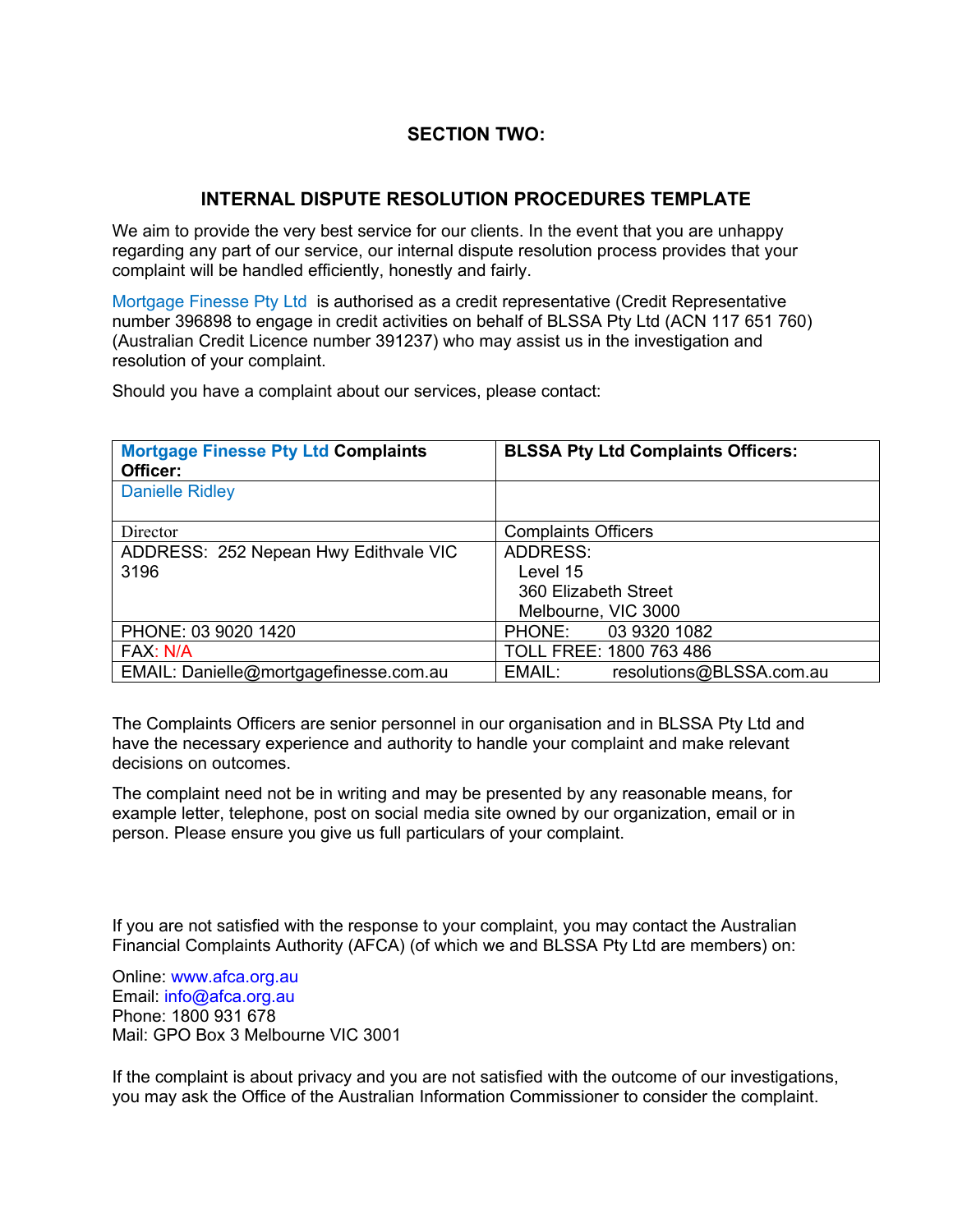The Information Commissioner can be contacted online at http://www.oaic.gov.au/privacy/making-a-privacy-complaint or on 1300 363 992.

## **AWARENESS**

All staff and consultants who deal with (or are likely to deal with) clients, are aware of the names, titles and telephone numbers of our and BLSSA Pty Ltd's Complaints Officers.

Each staff member and consultant is also instructed in how to transfer a client who has a complaint to our Complaints Officer or BLSSA Pty Ltd's Complaints Officer; and what client details to record if the Complaints Officers are for any reason unavailable (this information will include a minimum of the name, telephone number, and description of the product or transaction to which the complaint relates). We and BLSSA Pty Ltd do not charge any fee in respect to any complaint.

#### **TIMELINESS**

We will provide a written acknowledgement of receipt of the complaint to the client within 24 hours (1 business day) or as soon as practicable unless the complaint is otherwise resolved in the meantime.

We will ensure that a final response is given to you as soon as possible, but within twenty one (21) or thirty (30) days of receipt of the complaint.

If we or BLSSA Pty Ltd are unable to deal with the complaint as it relates to a third party (for example, a lender), we or BLSSA Pty Ltd may ask you to contact the relevant third party.

For certain types of complaints, involving "default notices" or urgent disputes such as "applications for hardship", a final response must be provided within twenty one (21) days.

Final responses to complaints not involving financial hardship should be received by you within thirty (30) days.

If we cannot respond to you within relevant timeframes, we will inform you within thirty (30) days of the reasons for the delay and of your right to refer the complaint to the Australian Financial Complaints Authority (AFCA) or, in the case of privacy complaints, to the Australian Information Commissioner.

We will have provided a final response to you if we:

- (a) Accept the complaint and, if appropriate, offer redress, or
- (b) Offer redress without accepting the complaint; or
- (c) Reject the complaint.

#### **WRITTEN RESPONSE TO A CLIENT**